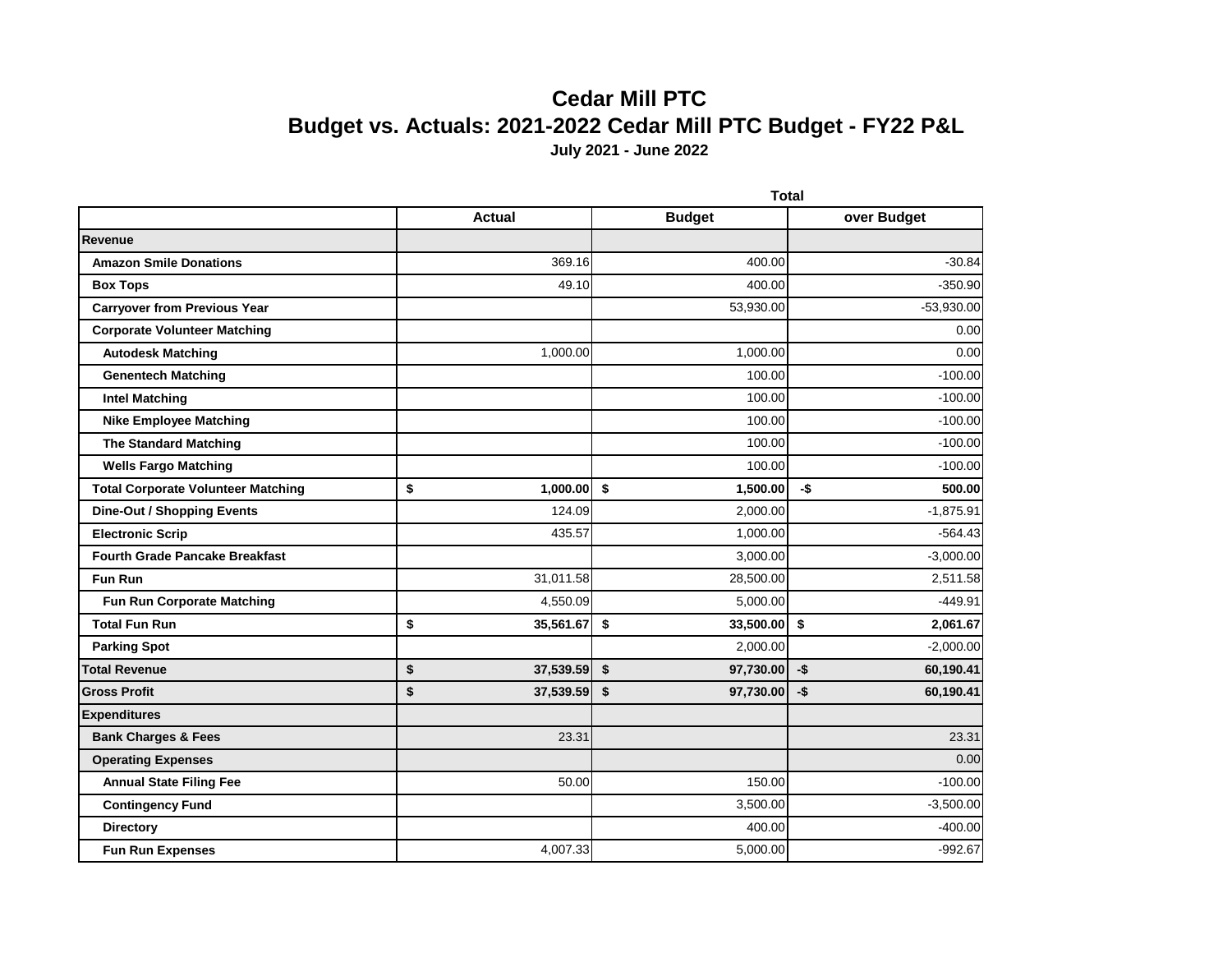| <b>Kahoot Subscription</b>            |                | 75.00           | $-75.00$           |
|---------------------------------------|----------------|-----------------|--------------------|
| <b>Liability Insurance</b>            | 275.00         | 300.00          | $-25.00$           |
| <b>Tax Returns and Supplies</b>       | 48.00          | 55.00           | $-7.00$            |
| <b>Web Site Fees</b>                  | 219.39         | 400.00          | $-180.61$          |
| <b>Zoom Subscription</b>              |                | 150.00          | $-150.00$          |
| <b>Total Operating Expenses</b>       | \$<br>4,599.72 | \$<br>10,030.00 | $-$ \$<br>5,430.28 |
| <b>Staff Support</b>                  |                |                 | 0.00               |
| 1st - Kriesen                         | 440.36         | 400.00          | 40.36              |
| 1st Becker                            | 343.46         | 400.00          | $-56.54$           |
| 2nd Weber                             |                | 400.00          | $-400.00$          |
| 2nd Williams                          | 27.00          | 400.00          | $-373.00$          |
| 3rd - Nichols                         | 40.31          | 400.00          | $-359.69$          |
| 3rd - Rowell                          | 371.50         | 400.00          | $-28.50$           |
| 3rd Johnston                          | 40.31          | 400.00          | $-359.69$          |
| 4th - Frainey                         |                | 400.00          | $-400.00$          |
| 4th - Keating                         |                | 400.00          | $-400.00$          |
| 4th Dent                              | 53.58          | 400.00          | -346.42            |
| 5th Gotting                           |                | 400.00          | $-400.00$          |
| 5th grade - Long                      |                | 400.00          | $-400.00$          |
| 5th Moses                             | 400.00         | 400.00          | 0.00               |
| Academic Coach - Joehnk               | 367.61         | 400.00          | $-32.39$           |
| <b>Counselor Blakeslee</b>            |                | 400.00          | $-400.00$          |
| <b>Custodial Staff Support</b>        | 50.00          | 100.00          | $-50.00$           |
| <b>ELL - Meier</b>                    |                | 200.00          | $-200.00$          |
| IA - Hernandez                        |                | 100.00          | $-100.00$          |
| IA - McKeen                           |                | 100.00          | $-100.00$          |
| IA - Miller                           |                | 100.00          | $-100.00$          |
| Kinder - Fallon                       |                | 400.00          | $-400.00$          |
| Kinder - Hesson                       |                | 400.00          | $-400.00$          |
| Kinder - Wright                       | 297.94         | 400.00          | $-102.06$          |
| <b>Kitchen Staff</b>                  | 99.98          | 100.00          | $-0.02$            |
| <b>Learning Specialist - Rawlings</b> |                | 400.00          | $-400.00$          |
| Library- Adams                        | 41.89          | 1,000.00        | $-958.11$          |
| <b>Music - Cole</b>                   | 362.49         | 400.00          | $-37.51$           |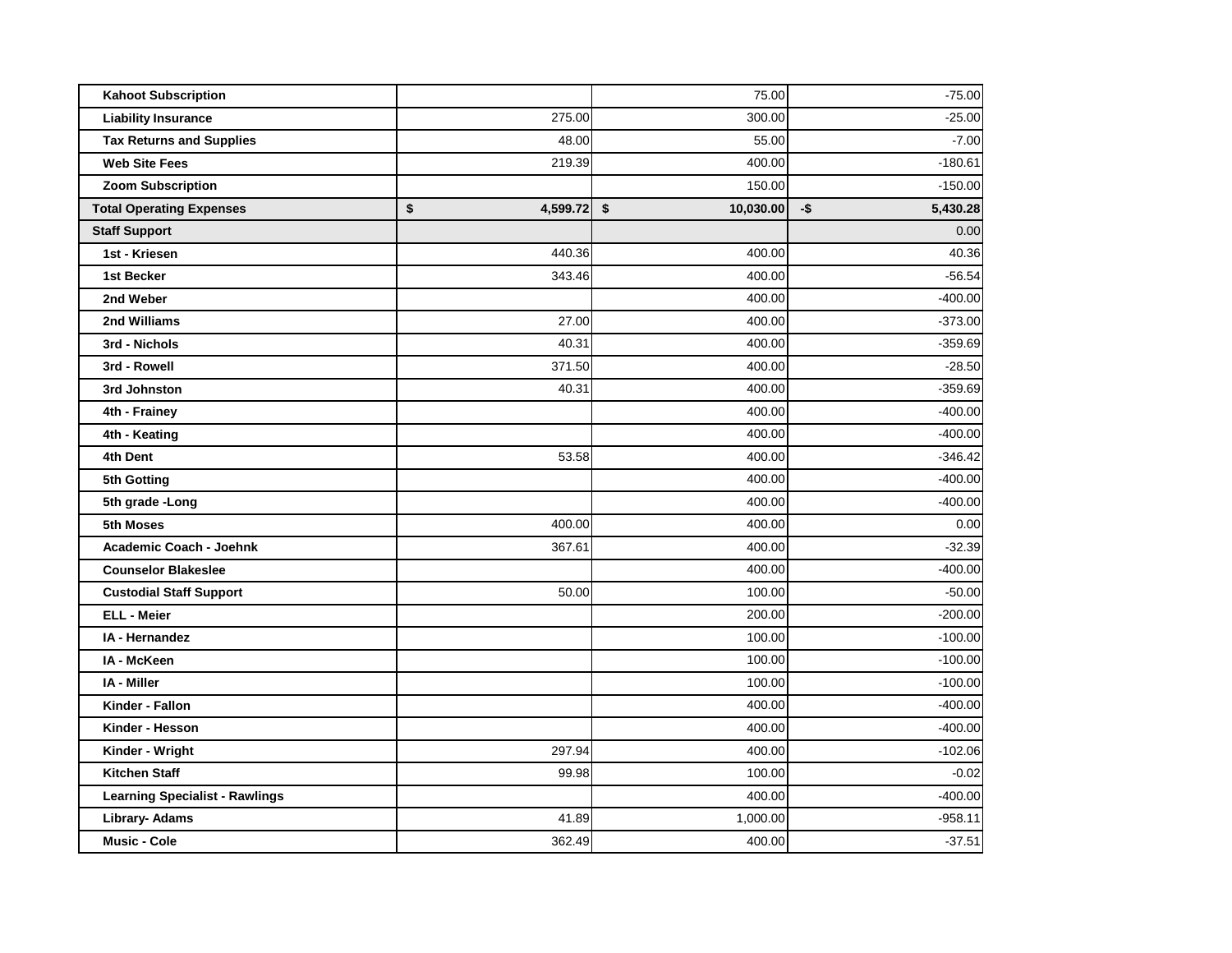| <b>Nurse - Constanzo</b>                          |                 | 100.00                |      | $-100.00$   |
|---------------------------------------------------|-----------------|-----------------------|------|-------------|
| <b>Office Staff - Fenning / Thacker</b>           | 33.20           | 200.00                |      | $-166.80$   |
| <b>PE - Marino</b>                                | 354.68          | 400.00                |      | $-45.32$    |
| School Psychologist - Johnson                     |                 | 100.00                |      | $-100.00$   |
| <b>Social Worker - Phelps</b>                     |                 | 400.00                |      | $-400.00$   |
| Speech Pathologist - Bisgard                      | 213.85          | 200.00                |      | 13.85       |
| <b>Student Success Coach - Hellis</b>             | 99.50           | 200.00                |      | $-100.50$   |
| Technology / IA - Thom                            |                 | 400.00                |      | $-400.00$   |
| <b>Total Staff Support</b>                        | \$<br>3,637.66  | \$<br>11,700.00       | -\$  | 8,062.34    |
| <b>Total Expenditures</b>                         | \$<br>8,260.69  | \$<br>21,730.00       | $-5$ | 13,469.31   |
| <b>Net Operating Revenue</b>                      | \$<br>29,278.90 | \$<br>76,000.00       | -\$  | 46,721.10   |
| <b>Other Expenditures</b>                         |                 |                       |      |             |
| <b>Field Trips &amp; Special Activities</b>       |                 |                       |      | 0.00        |
| 1st Grade                                         |                 | 1,500.00              |      | $-1,500.00$ |
| 2nd Grade                                         |                 | 1,500.00              |      | $-1,500.00$ |
| 3rd Grade                                         |                 | 1,500.00              |      | $-1,500.00$ |
| 4th Grade                                         |                 | 1,500.00              |      | $-1,500.00$ |
| 4th Grade Oregon Trail Experience                 |                 | 2,500.00              |      | $-2,500.00$ |
| 5th Grade                                         |                 | 1,500.00              |      | $-1,500.00$ |
| 5th Grade Biz Town                                |                 | 2,500.00              |      | $-2,500.00$ |
| 5th Grade Send Off                                |                 | 4,500.00              |      | $-4,500.00$ |
| <b>Kinder Assembly</b>                            |                 | 1,500.00              |      | $-1,500.00$ |
| <b>School Assembly</b>                            |                 | 600.00                |      | $-600.00$   |
| <b>Total Field Trips &amp; Special Activities</b> | \$<br>0.001     | \$<br>$19,100.00$ -\$ |      | 19,100.00   |
| <b>Special Events</b>                             |                 |                       |      | 0.00        |
| <b>Carnival Night</b>                             |                 | 3,000.00              |      | $-3,000.00$ |
| <b>Grounds Maintenance / Earth Day</b>            |                 | 400.00                |      | $-400.00$   |
| <b>Science Fair</b>                               |                 | 2,000.00              |      | $-2,000.00$ |
| <b>Virtual Author Events</b>                      | 1,049.70        | 1,000.00              |      | 49.70       |
| <b>Total Special Events</b>                       | \$<br>1,049.70  | \$<br>6,400.00        | -\$  | 5,350.30    |
| <b>Special Programs</b>                           |                 |                       |      | 0.00        |
| <b>Art Literacy</b>                               |                 | 1,000.00              |      | $-1,000.00$ |
| <b>Classroom Magazine Subscriptions</b>           | 1,309.01        | 2,000.00              |      | $-690.99$   |
| <b>Clothes Closet</b>                             |                 | 500.00                |      | $-500.00$   |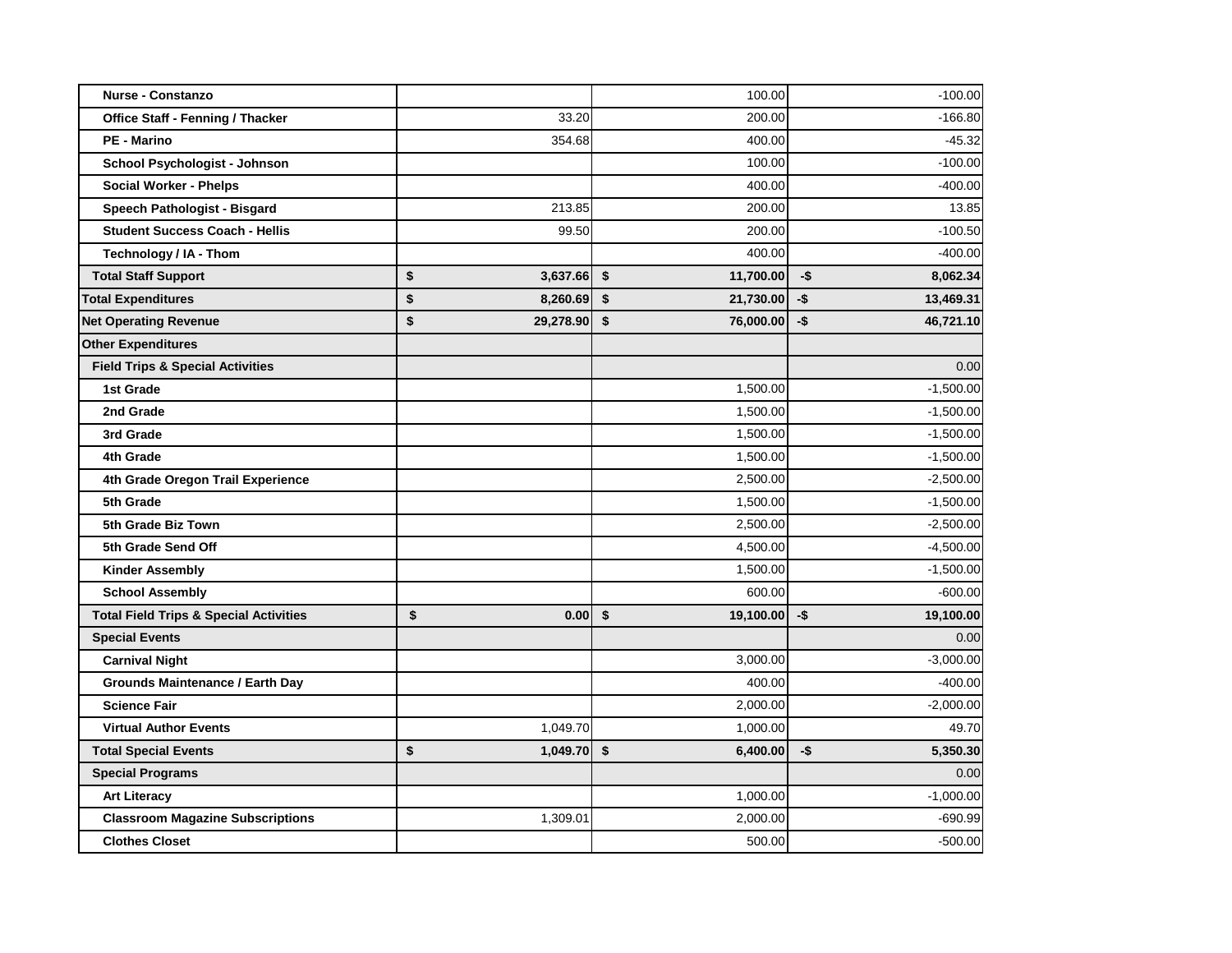| <b>Covid Year Expenses</b>      | 1,002.47         | 3,550.00         | $-2,547.53$      |
|---------------------------------|------------------|------------------|------------------|
| <b>Garden Maintenance</b>       |                  | 2,000.00         | $-2,000.00$      |
| <b>Garden Project</b>           |                  | 15,000.00        | $-15,000.00$     |
| <b>Green Team</b>               |                  | 250.00           | $-250.00$        |
| <b>Lapping Lumberjacks</b>      | 141.19           | 1,500.00         | $-1,358.81$      |
| <b>Maker Space Project</b>      |                  | 500.00           | $-500.00$        |
| <b>OBOB</b>                     | 275.00           | 200.00           | 75.00            |
| <b>Passport Club</b>            |                  | 500.00           | $-500.00$        |
| <b>PBS Gotchas</b>              |                  | 1,500.00         | $-1,500.00$      |
| <b>Playground Equipment</b>     | 442.78           | 500.00           | $-57.22$         |
| <b>School Supplies</b>          | 9,088.13         | 11,000.00        | $-1,911.87$      |
| <b>Staff Appreciation</b>       |                  | 2,500.00         | $-2,500.00$      |
| <b>Technology</b>               |                  | 8,000.00         | $-8,000.00$      |
| <b>Total Special Programs</b>   | \$<br>12,258.58  | \$<br>50,500.00  | 38,241.42<br>-\$ |
| <b>Total Other Expenditures</b> | 13,308.28<br>\$  | \$<br>76,000.00  | -\$<br>62,691.72 |
| <b>Net Other Revenue</b>        | -\$<br>13,308.28 | -\$<br>76,000.00 | 62,691.72<br>\$  |
| <b>Net Revenue</b>              | 15,970.62<br>\$  | \$<br>0.00       | 15,970.62<br>\$  |

Monday, Mar 14, 2022 07:33:35 PM GMT-7 - Cash Basis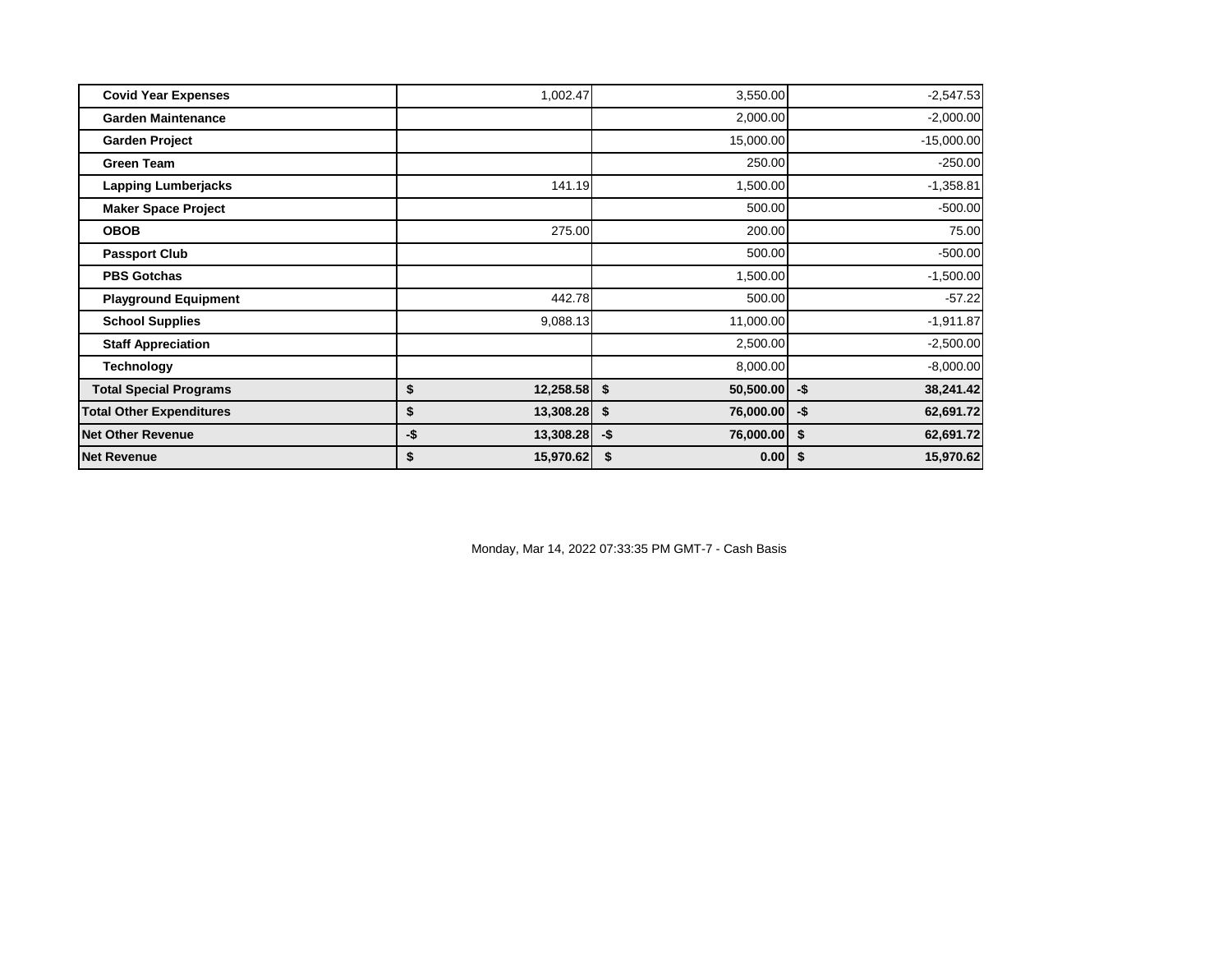| % of Budget | <b>Notes</b>                                      |                     |
|-------------|---------------------------------------------------|---------------------|
|             |                                                   |                     |
| 92.29%      |                                                   |                     |
| 12.28%      |                                                   |                     |
| 0.00%       |                                                   |                     |
|             |                                                   |                     |
| 100.00%     |                                                   |                     |
| 0.00%       |                                                   |                     |
| 0.00%       |                                                   |                     |
| 0.00%       |                                                   |                     |
| 0.00%       |                                                   |                     |
| 0.00%       |                                                   |                     |
| 66.67%      |                                                   |                     |
| 6.20%       |                                                   |                     |
| 43.56%      |                                                   |                     |
| 0.00%       |                                                   |                     |
| 108.81%     |                                                   |                     |
| 91.00%      |                                                   |                     |
| 106.15%     |                                                   |                     |
| 0.00%       |                                                   |                     |
| 38.41% \$   | 37,539.59                                         | <b>Total Income</b> |
|             | 38.41% With carryover - 93.59% of budgeted income |                     |
|             |                                                   |                     |
|             | \$<br>23.31                                       |                     |
|             |                                                   |                     |
| 33.33%      |                                                   |                     |
| 0.00%       |                                                   |                     |
| 0.00%       |                                                   |                     |
| 80.15%      |                                                   |                     |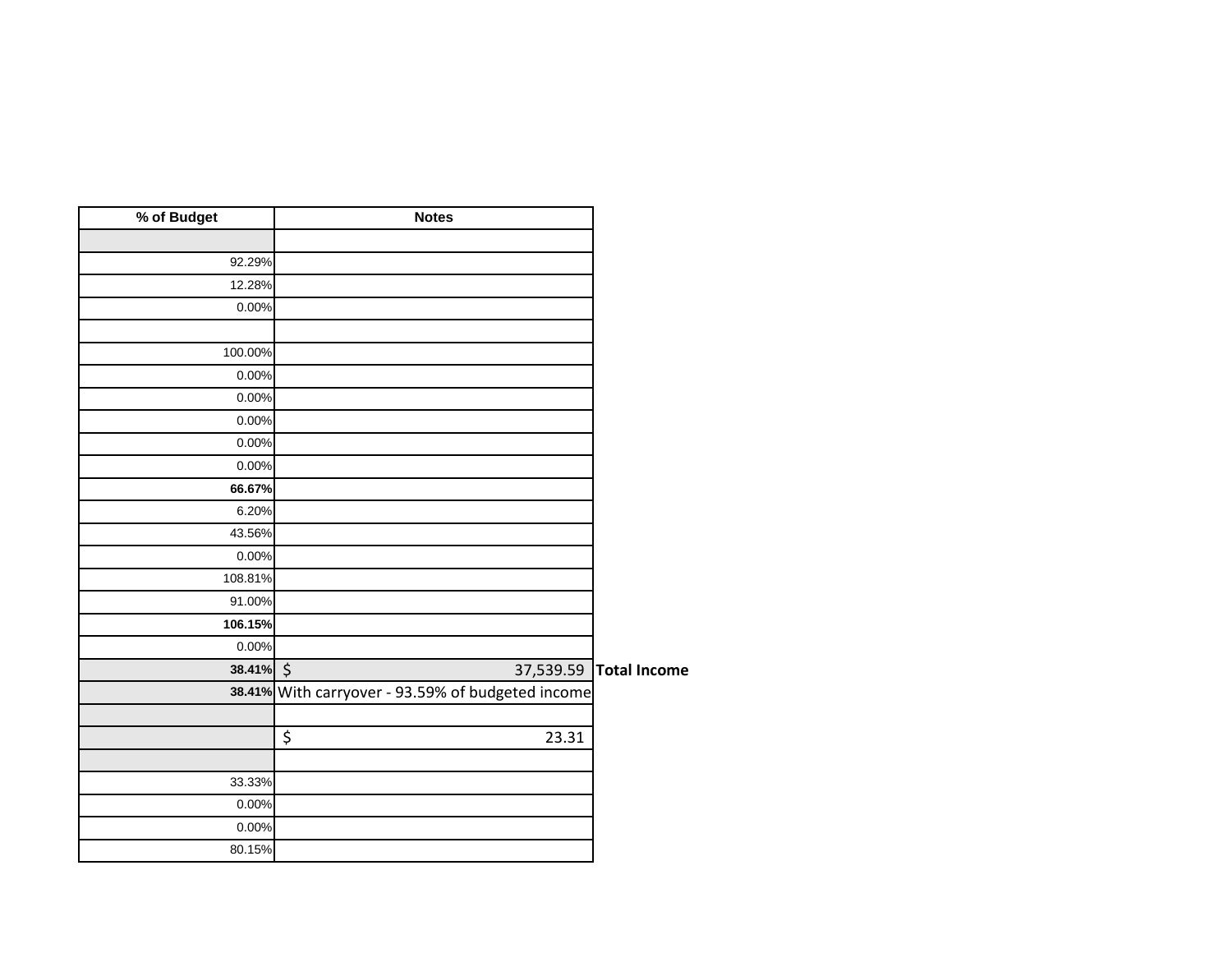| 0.00%   |                |
|---------|----------------|
| 91.67%  |                |
| 87.27%  |                |
| 54.85%  |                |
| 0.00%   |                |
| 45.86%  | \$<br>4,599.72 |
|         |                |
| 110.09% |                |
| 85.87%  |                |
| 0.00%   |                |
| 6.75%   |                |
| 10.08%  |                |
| 92.88%  |                |
| 10.08%  |                |
| 0.00%   |                |
| 0.00%   |                |
| 13.40%  |                |
| 0.00%   |                |
| 0.00%   |                |
| 100.00% |                |
| 91.90%  |                |
| 0.00%   |                |
| 50.00%  |                |
| 0.00%   |                |
| 0.00%   |                |
| 0.00%   |                |
| 0.00%   |                |
| 0.00%   |                |
| 0.00%   |                |
| 74.49%  |                |
| 99.98%  |                |
| 0.00%   |                |
| 4.19%   |                |
| 90.62%  |                |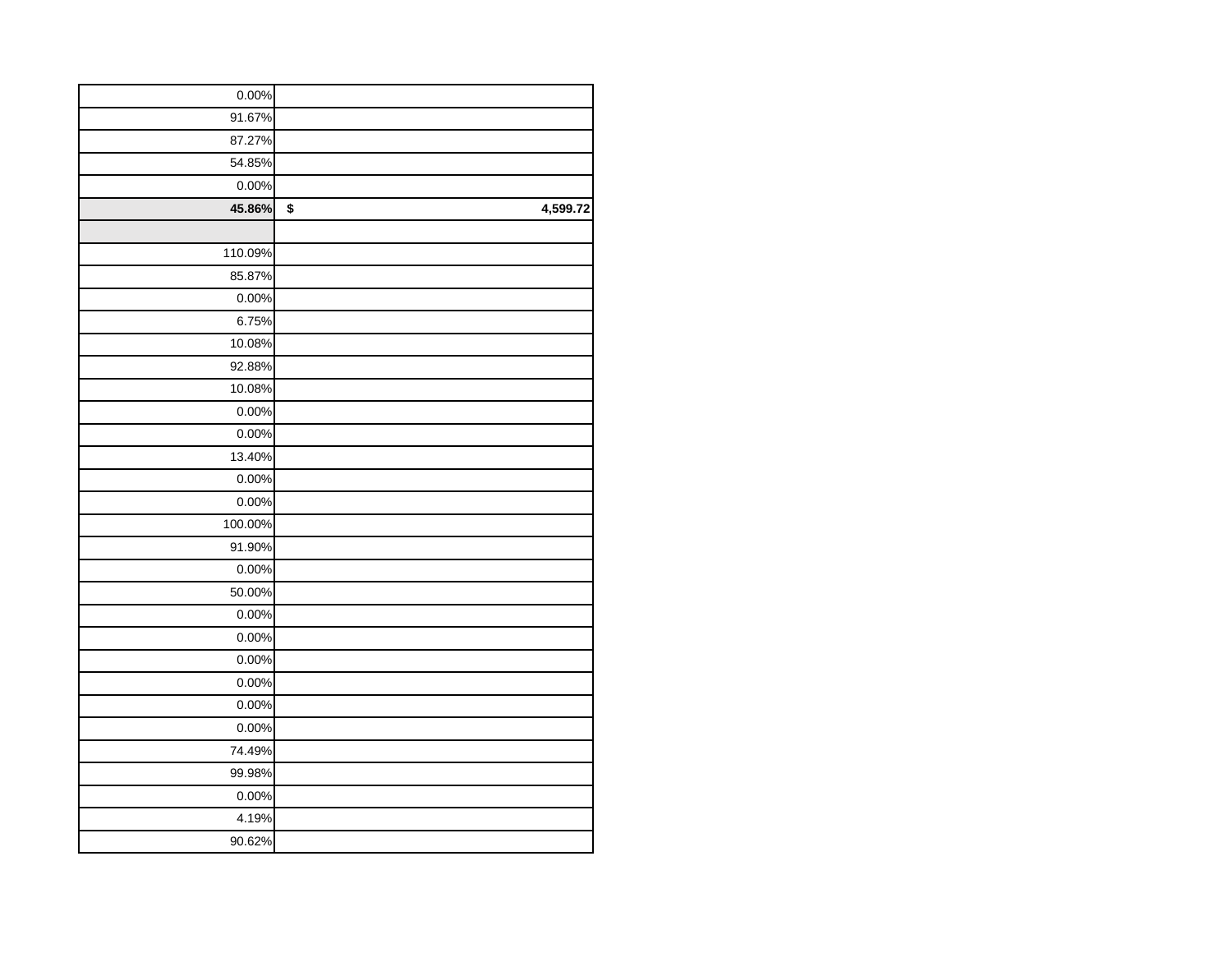| 0.00%    |                         |
|----------|-------------------------|
| 16.60%   |                         |
| 88.67%   |                         |
| 0.00%    |                         |
| 0.00%    |                         |
| 106.93%  |                         |
| 49.75%   |                         |
| 0.00%    |                         |
| 31.09%   | \$<br>3,637.66          |
| 38.02%   |                         |
| 38.52%   |                         |
|          |                         |
|          |                         |
| 0.00%    |                         |
| 0.00%    |                         |
| 0.00%    |                         |
| 0.00%    |                         |
| 0.00%    |                         |
| 0.00%    |                         |
| 0.00%    |                         |
| 0.00%    |                         |
| 0.00%    |                         |
| 0.00%    |                         |
| $0.00\%$ | \$<br>$\qquad \qquad -$ |
|          |                         |
| 0.00%    |                         |
| 0.00%    |                         |
| 0.00%    |                         |
| 104.97%  |                         |
| 16.40%   | \$<br>1,049.70          |
|          |                         |
| 0.00%    |                         |
| 65.45%   |                         |
| 0.00%    |                         |
|          |                         |